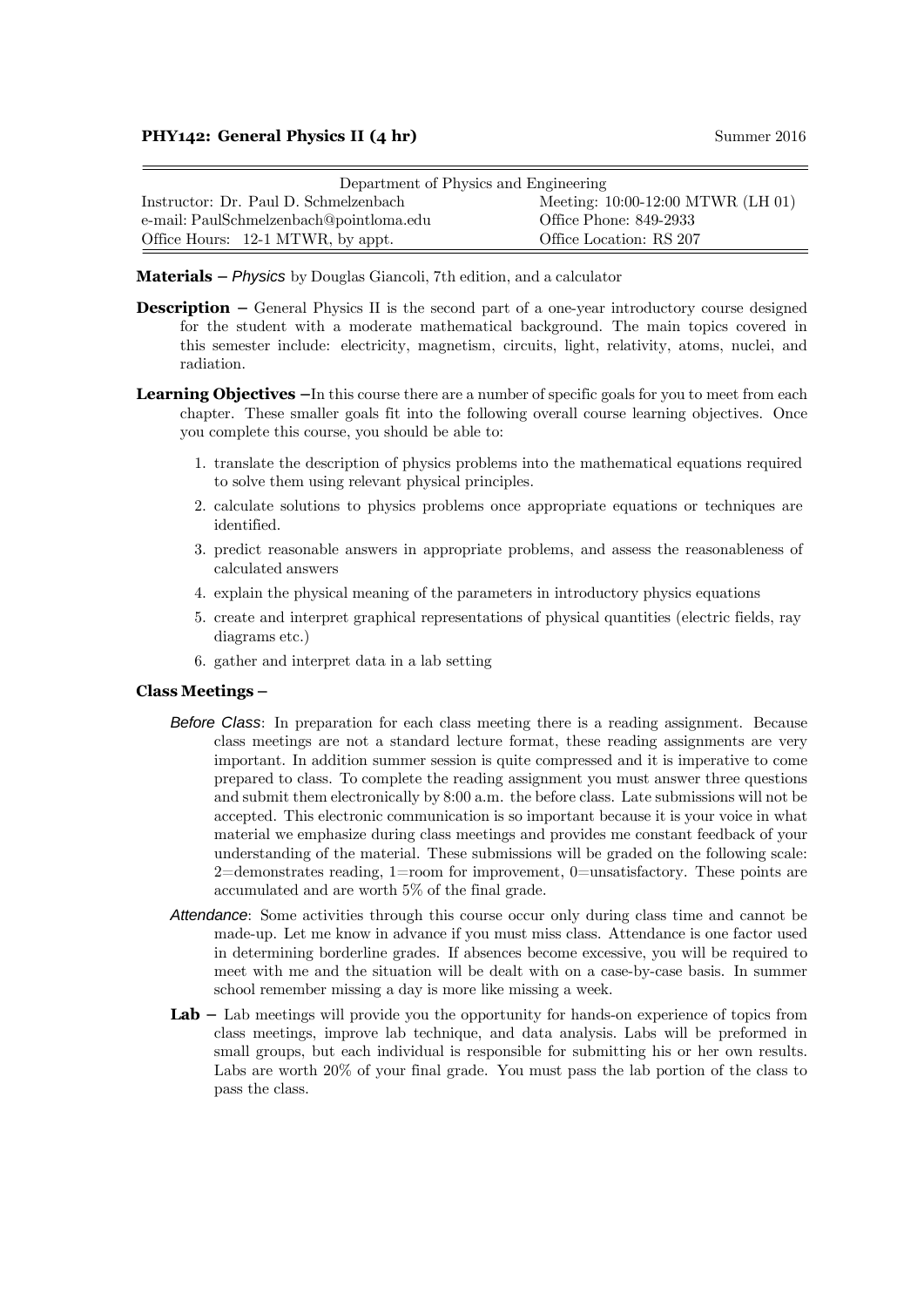- **Homework –** Most days there will be homework due, homework is worth 15% of your final grade. Practicing working physics problems is critical to your success in the class.
- **Exams** Three examinations will be given during the semester on June 20, June 28 and July 7. The final examination is on Thursday, July 14 at 10:00 am. Exams will be about half multiple-choice or short answer conceptual questions, and about half problems to solve. The final examination will be comprehensive. Exams will be closed book, but a sheet of formulas will be provided to you to use during your exam. Partial credit will be given for correct reasoning at any step of a problem, but only if it is communicated clearly enough for me to understand. For problems that call for a solution or explanation, no credit will be given for an answer alone; the method or reasoning must also be shown.

|                                                                                 | А             | $100 - 91.0$  |  |
|---------------------------------------------------------------------------------|---------------|---------------|--|
| <b>Final Grades</b> $-$ The grade you earn in this course is based on the scale | $A-$          | $91.0 - 89.5$ |  |
| shown to the right. The points you receive during the course are                | $B+$          | $89.5 - 87.5$ |  |
| weighted accordingly:                                                           | В             | $87.0 - 81.0$ |  |
|                                                                                 | $B-$          | $81.0 - 79.5$ |  |
| $-$ Preclass: 5\%                                                               | $C+$          | $79.5 - 77.5$ |  |
| - Homework/Activities: $15\%$                                                   | $\mathcal{C}$ | $77.0 - 71.0$ |  |
| $-$ Lab: 20%                                                                    | $C-$          | $71.0 - 69.5$ |  |
| $-$ Tests (3): 35\%                                                             | $D+$          | $69.5 - 67.5$ |  |
| $-$ Final Exam: $25\%$                                                          | D             | $67.0 - 61.0$ |  |
|                                                                                 | D-            | $61.0 - 57.0$ |  |

As with all courses at PLNU, this course supports the cause to provide higher education in a vital Christian community where minds are engaged and challenged, character is modeled and formed, and service becomes an expression of faith. Being of Wesleyan heritage, we aspire to be a learning community where grace is foundational, truth is pursued, and holiness is a way of life.

- **Academic Integrity –** Students should demonstrate academic honesty by doing original work and by giving appropriate credit to the ideas of others. Academic dishonesty is the act of presenting information, ideas, and/or concepts as one's own when in reality they are the results of another person's creativity and effort. A faculty member who believes a situation involving academic dishonesty has been detected may assign a failing grade for that assignment or examination, or, depending on the seriousness of the offense, for the course. Faculty should follow and students may appeal using the procedure in the university Catalog. See Academic Policies for definitions of kinds of academic dishonesty and for further policy information.
- **Academic Accommodations –** If you have a diagnosed disability, please contact PLNU's Disability Resource Center (DRC) within the first two weeks of class to demonstrate need and to register for accommodation by phone at 619-849-2486 or by e-mail at [DRC@pointloma.edu.](mailto:DRC@pointloma.edu) See Disability Resource Center for additional information.
- **Final Exam** Successful completion of this class requires taking the final examination on its scheduled day. The final examination schedule is posted on the Class Schedules site.
- **FERPA Policy** As a student at Point Loma, you have a legal right to privacy as outlined in the federal FERPA (Family Educational Rights and Privacy Act) legislation. See Policy Statements for full text.